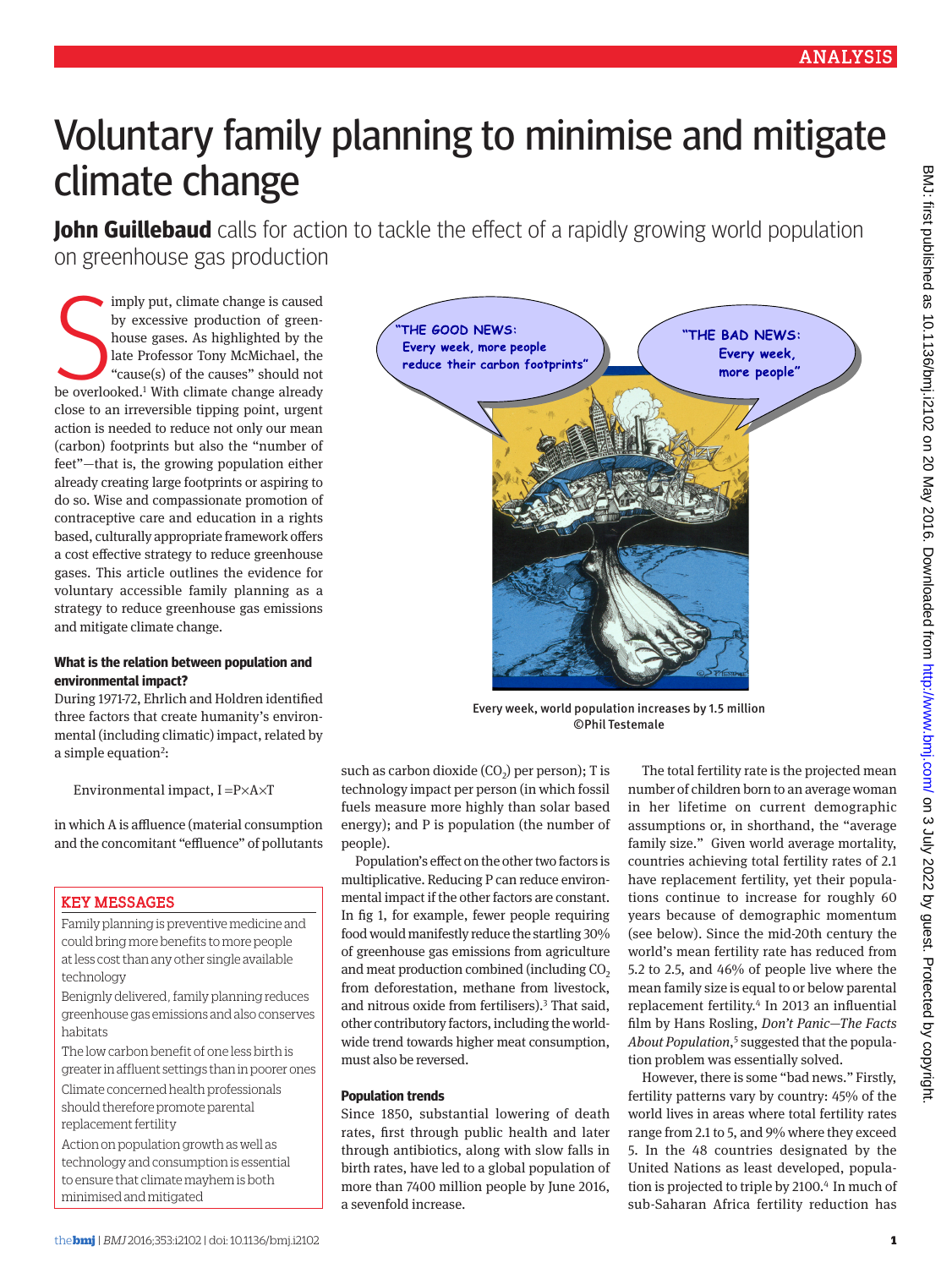

#### Fig  $1$  | Greenhouse gas emissions, as percentage of the world annual total3

stalled.<sup>67</sup> The UN's latest median world population projection of 11.2 billion by 2100 is predicated on continuing reductions in fertility rate; without them, the constant fertility variant projects to roughly 28 billion by 2100.<sup>3</sup>

A second problem is "inexorable demographic momentum" as a result of the population "bulge" of young people who were born when fertility rates were higher and are yet to start their families. That phrase was used in a widely publicised scenario based report *Human Population Reduction is not a Quick Fix for Environmental Problems*. 8 However, the scenarios have been criticised for ignoring country-to-country variability and hence understating the "enormous social and economic benefits that family planning adopting nations have experienced in one generation compared with their non-adopting neighbours"—that is, the benefits are not long delayed.<sup>9 10</sup>

#### **Voluntary family planning omitted in climate change coverage**

As already noted, three factors affect environmental impact, yet most climate change discussions focus only on technology and consumption. Even if unremitting population growth is recognised (as, for example, in the *Living Planet Report* by the World Wide Fund for Nature with the Global Footprint Network)<sup>11</sup> it is usually treated as a "given." something to be measured and (hopefully) adapted to, not as something that is sensitive to policy intervention. This is analogous to monitoring a bucket that is filled from a running tap and, when it's close to overflowing, discussing complex measures to make the only available bucket larger, rather than turning off the tap. Doctors can have an important role in putting family planning on to the agenda (box 1).

## **Effective voluntary family planning**

Voluntary family planning empowers women through the basic human right to have

#### Box 1 Doctors, family planning, and climate change

Medical science bears much responsibility—albeit without intent—for the population "explosion" of the past 200 years, since the otherwise wholly good intervention of lowering death rates has created demographic imbalance. So, aside from choosing to have a small family, what can a climate concerned clinician do?

- Advocate for voluntary family planning. Contraception is a superb preventive medicine, reducing maternal and infant mortality and morbidity,  $6^{6}$  12 teenage conceptions, and the incidence of (unsafe) abortion<sup>6</sup>
- • Promote parenteral and intrauterine long acting contraceptives, which are the most effective and require a medically trained provider
- • Support organisations acting on population growth such as Population Matters (www. populationmatters.org), Population and Sustainability Network (www. populationandsustainability.org), and PopOffsets (www.popoffsets.org), which helps people and organisations to offset their carbon emission by funding family planning around the world

#### Box 2 Recent activity in world family planning

- • The 2012 London Family Planning Summit won promises of \$4.6bn (£3.2bn; €4.1bn) from donors and developing countries to provide all requirements for modern contraception for an extra 120 million women by 202013
- • The Family Planning 2020 global partnership (www.familyplanning2020.org) followed with the ambition to assist the estimated 225 million who wish to avoid a pregnancy but are not using a modern contraceptive
- Target 3.7 in the UN's third sustainable goal—to ensure healthy lives and promote wellbeing reads: "By 2030, ensure universal access to sexual and reproductive healthcare services, including for family planning, information and education, and the integration of reproductive health into national strategies and programmes"22
- The UN climate change summit in Paris, December 2015, gave no prominence to the benign measures that could halt population increase. Ongoing taboos continue to "quarantine" this major component of humanity's predicament

children by choice and not by chance. While prioritising reproductive rights, this scenario requires the removal of multiple barriers to accessing contraception.

These barriers are formidable in low resource settings but present everywhere. They can be tangible (eg, inadequate resourcing or maintenance of contraceptive supplies, child marriage, or sexual abuse) and intangible (eg, cultural and familial pronatalism, religious or partner opposition to contraception, fatalism, or myths and exaggerations about contraceptive side effects).12-14 These barriers can primarily be tackled by education, in the media as well as in schools.12-14

Nations as culturally and politically diverse as Bangladesh and Brazil, Columbia and Cuba, Thailand and Tunisia, and regions such as Kerala in India, have halved their fertility rates in about the same time as China, yet without a coercive one child policy.<sup>13 15 16</sup>

Some support for family planning as an intervention has existed, intermittently, from the early days of climate concern.17-21 More recently, the Royal Society's 2012 report on climate change, *People and the Planet*, highlighted "the importance of both slowing population growth and reducing per capita  $CO<sub>2</sub>$ emissions to stabilise the global climate" (box  $2$ ).<sup>23</sup> And, after decades of silence, in 2014 the Intergovernmental Panel on Climate Change (IPCC) stated, " $CO<sub>2</sub>$  emissions could be lower by 30% by 2100 if access to contraception was provided to those women expressing a need for it … This is important not only in poor countries, however, but also some rich ones like the United States, where there is unmet need for reproductive health services as well as high  $CO<sub>2</sub>$  emissions per capita."24

#### **How does having one less child benefit the climate?**

In 2009 it was calculated that by adopting available "eco-friendly" actions, including meticulous recycling, an American couple could curb their lifetime carbon footprint by 486 tonnes. Simply by having one less child, an American woman would reduce her "carbon legacy" (the summed emissions of herself and her descendants weighted by relatedness) by 9441 tonnes.<sup>25</sup> This is around 20-fold (10-fold in the United Kingdom) more than would be saved by other eco-actions. People in high income countries have the largest footprints26 : one estimate is that each new UK baby will ultimately be responsible for roughly 35 times more greenhouse gas emissions than one in Bangladesh.27

For US and UK citizens these calculations support choosing a smaller family, even if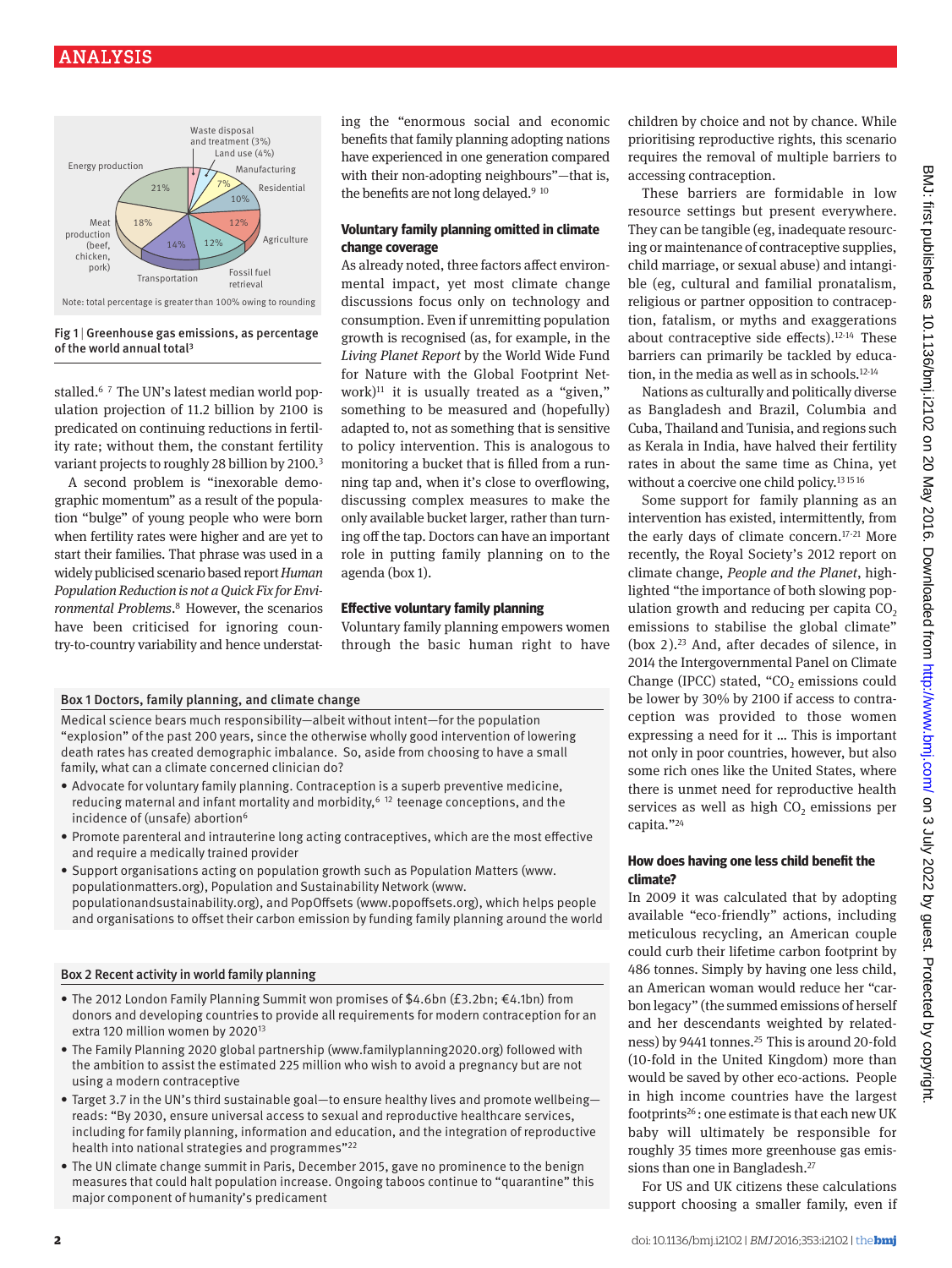## Box 3 Costs and cost effectiveness

- • The international community has invested \$400bn over 50 years in the 20 least developed countries that have the highest birth rates, implicitly assuming that socioeconomic development will lead automatically to smaller families
- Of this sum, less than 1% has gone explicitly into contraceptive care<sup>33</sup>
- • Studies invariably show that family planning is highly cost effective compared with other emission abatement strategies.<sup>3</sup> Estimates vary: one study concluded that investment of \$1-2 per capita in family planning abates one tonne of  $CO<sub>2</sub>$  emissions<sup>34</sup>
- • Achieving the UN's low fertility scenario could contribute16-29% of the reduction in greenhouse gas emissions needed by 2050 to avoid global warming by 2°C32
- • Fulfilling the unmet need for modern contraception among all women who state that they wish to delay or end childbearing requires investment in contraceptive care to be more than doubled from \$4.1bn to \$9.4bn annually30
- The amount required equates to <6 days of current US annual expenditure on defence  $($598bn)^{35}$

they can provide for a larger one. The charity Population Matters promotes a voluntary guideline of a worldwide maximum of two children, which would make an important collective difference to emissions. It is unfair for people in high income countries to focus on reducing population growth in low income countries as the main climate intervention, especially when accompanied by inaction about their own much larger emissions.

Two facts are incontrovertible: our finite planet will not support unending growth (roughly 82 million people annually), and once 2.1 becomes the mean family size, population growth will eventually cease. So why should it be controversial to propose that this parental replacement fertility becomes the accepted upper norm?

The obstacles are massive, including a feeling among many people, often reinforced by culture and religion, that they cannot satisfy their parental instincts by having only one or two children. Such attitudes may trump a more altruistic decision by people to consider their climate legacy, changing their preferences in the interests of posterity and the biosphere.

#### **Population and environmental education is key**

There is a blind spot in all countries concerning the planet's finitude and the unsustainability of unremitting population growth. Education efforts can help people to understand these concepts, however, as interview data from Ethiopia have shown.<sup>28</sup> Environmental concerns, along with sexual and reproductive health, have been widely and successfully promoted through radio and television "soap operas" (see www.populationmedia.org).14 These long running, culturally embedded dramas educate through their popular characters, torn between good and bad influences.

Access to contraceptives is highly variable, but access alone is not enough. The incidence of unplanned conceptions in both teenagers and adults in 201429 was 40% globally (around 80 million annually) and 49% in the ostensibly well educated US.30 Any contraceptive may fail. A voluntary guideline must never penalise large families, in which child poverty is most common, and there must be a safety net for unintended or later order births. Crucially, to criticise parents at any level of affluence, anywhere, who have already had large families is decidedly unfair if, as is so common, their education and upbringing never brought this environmental dimension to their attention.

#### **Myths, half truths, and realities of voluntary family planning**

A persistent myth is that quantitative concern for human numbers is intrinsically coercive,<sup>15</sup> and in much of civil society this idea still inhibits rational discussion about population stabilisation. Can sensible people not unite in condemning both coercive contraception, which is indeed vile, and coercive conceptions that arise from women being denied access to the methods that they might choose should the applicable barriers be removed?

Fertility decline by country commonly precedes increases in wealth, and prosperity consistently accelerates after fertility rates fall (this happens sooner in countries where family planning is promoted).<sup>71031</sup> Good family planning programmes have driven the fertility transition even where poverty and illiteracy prevailed.7 <sup>32</sup>

Despite such facts some have argued<sup>5 13</sup> that rising household wealth and improved child survival<sup>7</sup> are prerequisites to acceptance of small family sizes. This view promotes the continuing derisory funding of voluntary family planning services internationally (box 3). It is, however, based on the false assumption that couples in poverty decide to have many children for economic and "social security" reasons or because they anticipate high child mortality.15 In reality, however, given that

intercourse is always more frequent than would be required for intentional conceptions, in the absence of access to family planning having a larger rather than a smaller family is less of a planned decision than an automatic outcome of human sexuality.13 15 Large families simply happen when people are not able not to have a large family*.* Small families do, however, result through choice when women have easy access to education and family planning. Identifying and removing barriers to such access in every setting must be prioritised.<sup>1315</sup> One such barrier is the Vatican's prohibition of modern contraceptives. The ban disproportionately affects Catholics in poorer settings<sup>7</sup> and persists despite pressure to relax this stance, most recently with respect to avoidance of pregnancy where exposure to the Zika virus is likely.36

#### JohnGuillebaud

Institute for Women's Health, University College London, London WC1E 6BT, UK

j.guillebaud@lineone.net

Contributors and sources: JG is author/coauthor of nine books and of over 300 publications on environmental sustainability, reproductive health, and population. He consults on request both internationally (eg, World Health Organization) and nationally (eg, advising on guidance documents of the Faculty of Sexual and Reproductive Healthcare). His TED lecture Sex and the Planet is available at www.youtube.com/ watch?v=XjjLYUqnvTQ; and his Time Capsule project (1994-2044), apologising to the future, is described at www.ecotimecapsule.com.

Competing interests: I have read and understood BMJ policy on declaration of interests and declare I have received research grants, lecture fees, ad hoc consultancy fees, and expenses from the manufacturers of contraceptive products. I am a trustee and on the board of the Margaret Pyke Trust and a patron of Population Matters, both registered charities that promote population and sustainability through voluntary family planning in the UK and overseas.

Provenance and peer review: Not commissioned; externally peer reviewed.

- 1 McMichael AJ. Prisoners of the proximate: loosening the constraints on epidemiology in an age of change. *Am J Epidemiol* 1999;149:887-97.
- 2 Ehrlich P, Holdren J. A bulletin dialogue on the "closing circle": critique. One dimensional ecology. *Bull At Sci* 1972;28:16-27.
- 3 Speidel J, Raifman S, Thompson K; UCSF Bixby Center for Global Reproductive Health. By slowing population growth, family planning can help address food insecurity and climate change. 2015. www.biologicaldiversity.org/ programs/population\_and\_sustainability/pdfs/ UCSF\_Population\_Climate\_Food\_Feb\_3\_2015.pdf.
- 4 United Nations. Population Division. World population prospects: 2015 Revision. Working paper no. ESA/P/ WP.241. 2015. http://esa.un.org/unpd/wpp/ Publications/Files/Key\_Findings\_WPP\_2015.pdf.
- Rosling H. Don't panic—the facts about population. 2013. www.gapminder.org/videos/ dont-panic-the-facts-about-population.
- 6 Mayhew SH, Colbourn T. Population growth. In: Waage J, Yap C, eds. *Thinking beyond sectors for sustainable development.* Ubiquity Press, 2015:37-44
- Cleland J. Contraception in historical and global perspective. *Best Pract Res Clin Obstet Gynaecol* 2009;23:165-76.
- 8 Bradshaw CJ, Brook BW. Human population reduction is not a quick fix for environmental problems. *Proc Natl Acad Sci USA* 2014;111:16610-5.